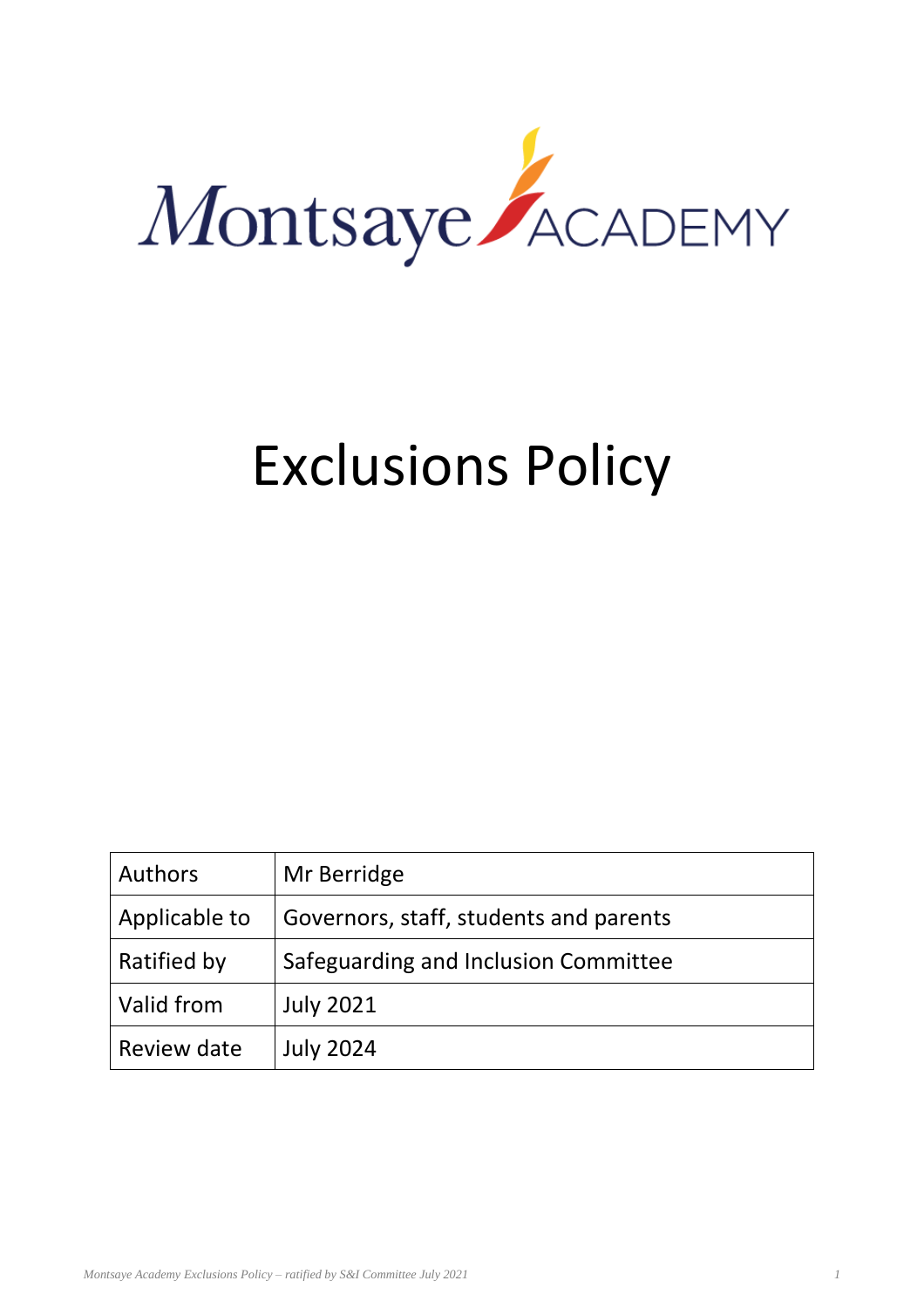# **Contents**

# **1. Aims**

Our school aims to ensure that:

- The exclusions process is applied fairly and consistently
- The exclusions process is understood by governors, staff, parents and pupils
- Pupils in school are safe and happy
- Pupils do not become NEET (not in education, employment or training)

# **2. Legislation and statutory guidance**

This policy is based on statutory guidance from the Department for Education: [Exclusion from maintained schools,](https://www.gov.uk/government/publications/school-exclusion)  [academies and pupil referral units \(PRUs\) in England.](https://www.gov.uk/government/publications/school-exclusion)

It is based on the following legislation, which outline schools' powers to exclude pupils:

- Section 52 of the [Education Act 2002,](http://www.legislation.gov.uk/ukpga/2002/32/section/52) as amended by the [Education Act 2011](http://www.legislation.gov.uk/ukpga/2011/21/contents/enacted)
- [The School Discipline \(Pupil Exclusions and Reviews\) \(England\) Regulations 2012](http://www.legislation.gov.uk/uksi/2012/1033/made)
- Sections 64-68 of the [School Standards and Framework Act 1998](http://www.legislation.gov.uk/ukpga/1998/31)

In addition, the policy is based on:

- Part 7, chapter 2 of the [Education and Inspections Act 2006,](http://www.legislation.gov.uk/ukpga/2006/40/part/7/chapter/2) which looks at parental responsibility for excluded pupils
- Section 579 of the [Education Act 1996](http://www.legislation.gov.uk/ukpga/1996/56/section/579), which defines 'school day'
- The [Education \(Provision of Full-Time Education for Excluded Pupils\) \(England\) Regulations 2007,](http://www.legislation.gov.uk/uksi/2007/1870/contents/made) as amended by [The Education \(Provision of Full-Time Education for Excluded Pupils\) \(England\) \(Amendment\) Regulations 2014](http://www.legislation.gov.uk/uksi/2014/3216/contents/made)

This policy complies with our funding agreement and articles of association.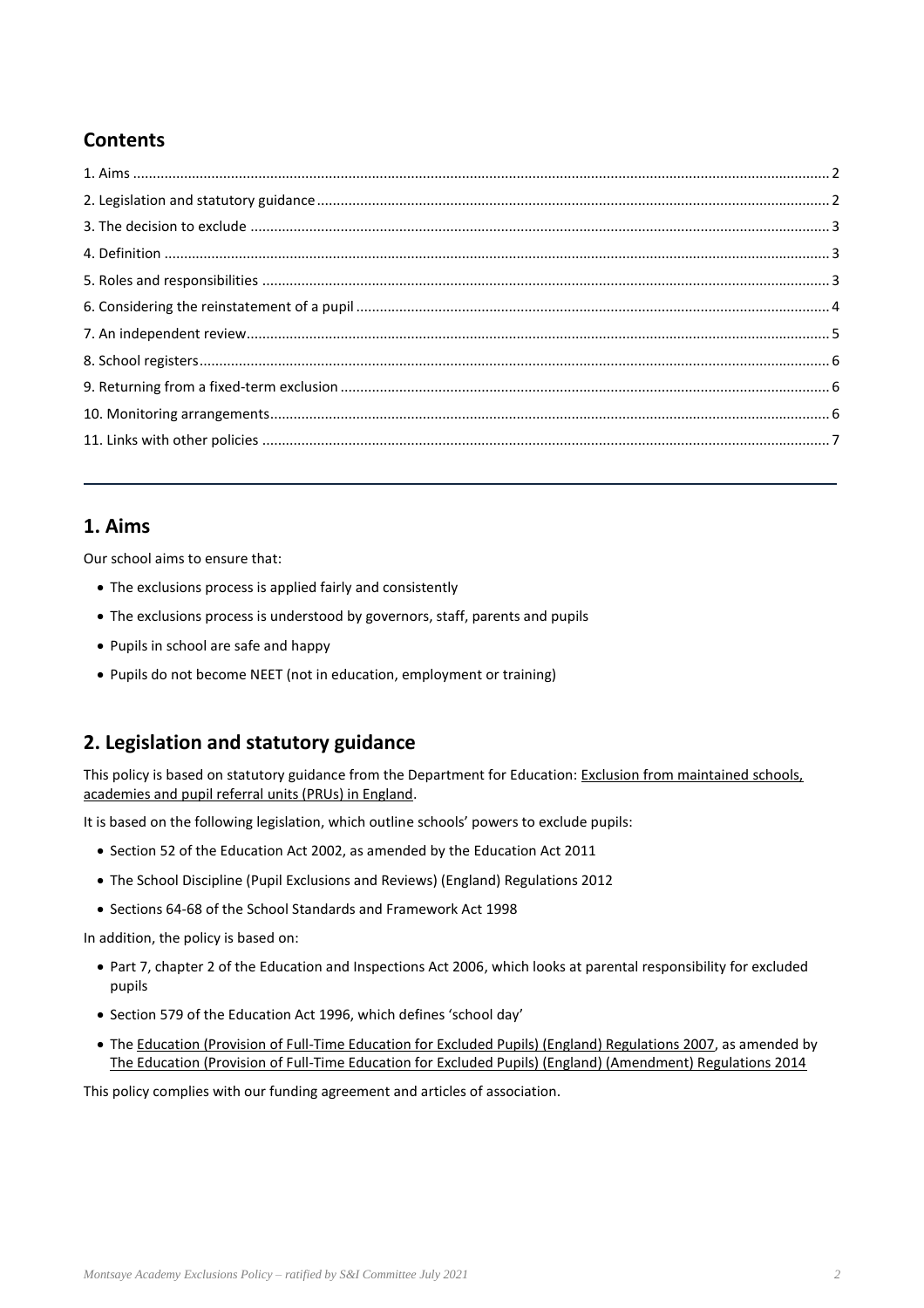# **3. The decision to exclude**

Only the Principal, or person acting with the Principal's authority, can exclude a pupil from school. A permanent exclusion will be taken as a last resort.

Our school is aware that off-rolling is unlawful. Ofsted defines off-rolling as:

"…the practice of removing a pupil from the school roll without a formal, permanent exclusion or by encouraging a parent to remove their child from the school roll, when the removal is primarily in the interests of the school rather than in the best interests of the pupil."

We are committed to following all statutory exclusions procedures to ensure that every child receives an education in a safe and caring environment.

A decision to exclude a pupil will be taken only:

- In response to serious or persistent breaches of the school's behaviour policy, **and**
- If allowing the pupil to remain in school would seriously harm the education or welfare of others

Before deciding whether to exclude a pupil, either permanently or for a fixed period, the Principal will:

- Consider all the relevant facts and evidence, including whether the incident(s) leading to the exclusion were provoked
- Allow the pupil to give their version of events
- Consider if the pupil has special educational needs (SEN)

## **4. Definition**

For the purposes of exclusions, school day is defined as any day on which there is a school session. Therefore, INSET or staff training days do not count as a school day.

# **5. Roles and responsibilities**

#### **5.1 The Principal**

#### **Informing parents**

The Principal will immediately provide the following information, in writing, to the parents of an excluded pupil:

- The reason(s) for the exclusion
- The length of a fixed-term exclusion or, for a permanent exclusion, the fact that it is permanent
- Information about parents' right to make representations about the exclusion to the governing board and how the pupil may be involved in this
- Where there is a legal requirement for the governing board to meet to consider the reinstatement of a pupil, and that parents have a right to attend a meeting, be represented at a meeting (at their own expense) and to bring a friend

The Principal will also notify parents by the end of the afternoon session on the day their child is excluded that for the first 5 school days of an exclusion, or until the start date of any alternative provision where this is earlier, parents are legally required to ensure that their child is not present in a public place during school hours without a good reason. Parents may be given a fixed penalty notice or prosecuted if they fail to do this.

If alternative provision is being arranged, the following information will be included when notifying parents of an exclusion: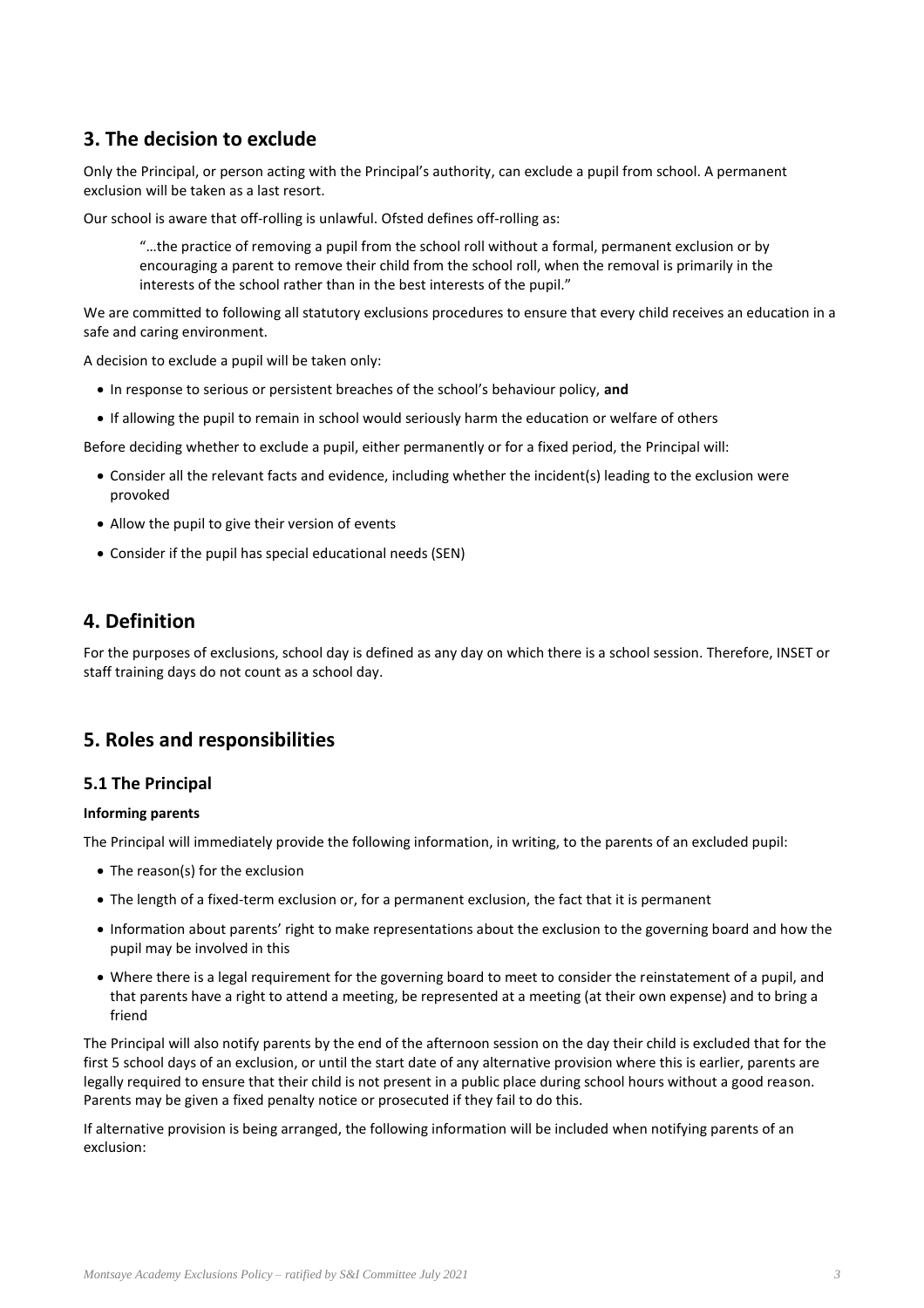- The start date for any provision of full-time education that has been arranged
- The start and finish times of any such provision, including the times for morning and afternoon sessions, where relevant
- The address at which the provision will take place
- Any information required by the pupil to identify the person they should report to on the first day

Where this information on alternative provision is not reasonably ascertainable by the end of the afternoon session, it may be provided in a subsequent notice, but it will be provided no later than 48 hours before the provision is due to start. The only exception to this is where alternative provision is to be provided before the sixth day of an exclusion, in which case the information can be provided with less than 48 hours' notice with parents' consent.

#### **Informing the governing board and local authority**

The Principal will immediately notify the governing board and the local authority (LA) of:

- A permanent exclusion, including when a fixed-period exclusion is made permanent
- Exclusions which would result in the pupil being excluded for more than 5 school days (or more than 10 lunchtimes) in a term
- Exclusions which would result in the pupil missing a public examination

For a permanent exclusion, if the pupil lives outside the LA in which the school is located, the Principal will also immediately inform the pupil's 'home authority' of the exclusion and the reason(s) for it without delay.

For all other exclusions, the Principal will notify the governing board and LA once a term.

#### **5.2 The governing board**

Responsibilities regarding exclusions is delegated to the Discipline Committee, this can be fewer than 3 governors.

The discipline committee has a duty to consider the reinstatement of an excluded pupil (see section 6).

Provision does not have to be arranged for pupils in the final year of compulsory education who do not have any further public examinations to sit.

#### **5.3 The LA**

For permanent exclusions, the LA is responsible for arranging suitable full-time education to begin no later than the sixth day of the exclusion.

# **6. Considering the reinstatement of a pupil**

Discipline Committee will consider the reinstatement of an excluded pupil within 15 school days of receiving the notice of the exclusion if:

- The exclusion is permanent
- It is a fixed-term exclusion which would bring the pupil's total number of school days of exclusion to more than 15 in a term
- It would result in a pupil missing a public examination

If requested to do so by parents, the Discipline Committee will consider the reinstatement of an excluded pupil within 50 school days of receiving notice of the exclusion if the pupil would be excluded from school for more than 5 school days, but less than 15, in a single term.

Where an exclusion would result in a pupil missing a public examination, the Discipline Committee will consider the reinstatement of the pupil before the date of the examination. If this is not practicable, the Discipline Committee will consider the exclusion and decide whether or not to reinstate the pupil.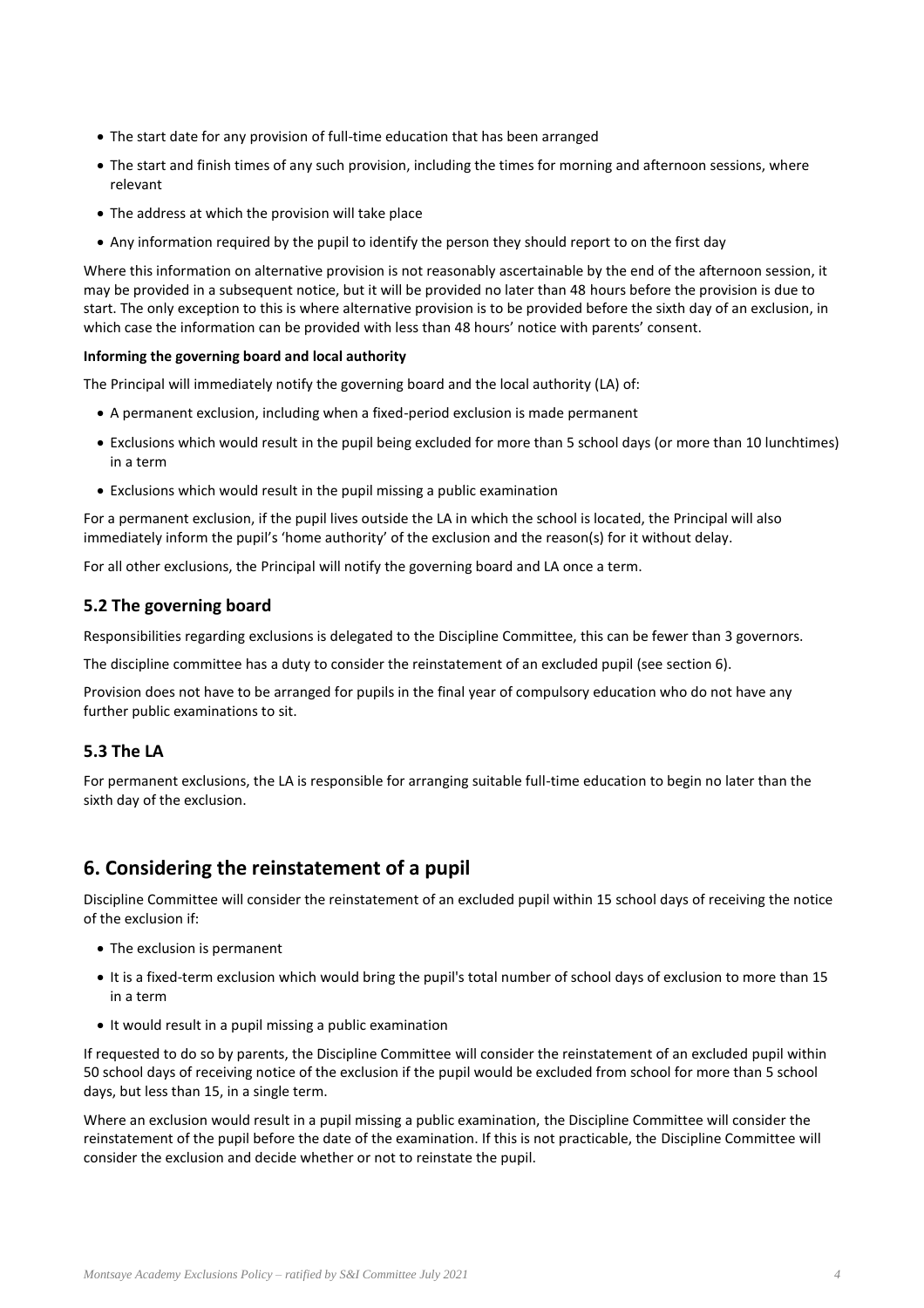The Discipline Committee can either:

- Decline to reinstate the pupil, or
- Direct the reinstatement of the pupil immediately, or on a particular date

In reaching a decision, the Discipline Committee will consider whether the exclusion was lawful, reasonable and procedurally fair and whether the Principal followed their legal duties. They will decide whether or not a fact is true 'on the balance of probabilities', which differs from the criminal standard of 'beyond reasonable doubt', as well as any evidence that was presented in relation to the decision to exclude.

Minutes will be taken of the meeting, and a record of evidence considered kept. The outcome will also be recorded on the pupil's educational record.

The Discipline Committee will notify, in writing, the Principal, parents and the LA of its decision, along with reasons for its decision, without delay.

Where an exclusion is permanent, the Discipline Committee decision will also include the following:

- The fact that it is permanent
- Notice of parents' right to ask for the decision to be reviewed by an independent review panel, and:
	- The date by which an application for an independent review must be made
	- The name and address to whom an application for a review should be submitted
	- That any application should set out the grounds on which it is being made and that, where appropriate, reference to how the pupil's SEN are considered to be relevant to the exclusion
	- That, regardless of whether the excluded pupil has recognised SEN, parents have a right to require Pathfinder Schools Trust to appoint an SEN expert to attend the review
	- Details of the role of the SEN expert and that there would be no cost to parents for this appointment
	- That parents must make clear if they wish for an SEN expert to be appointed in any application for a review
	- That parents may, at their own expense, appoint someone to make written and/or oral representations to the panel, and parents may also bring a friend to the review
- That if parents believe that the exclusion has occurred as a result of discrimination, they may make a claim under the Equality Act 2010 to the first-tier tribunal (special educational needs and disability), in the case of disability discrimination, or the county court, in the case of other forms of discrimination. A claim of discrimination made under these routes should be lodged within 6 months of the date on which the discrimination is alleged to have taken place

# **7. An independent review**

If parents apply for an independent review, Pathfinder Schools Trust will arrange for an independent panel to review the decision of the governing board not to reinstate a permanently excluded pupil.

Applications for an independent review must be made within 15 school days of notice being given to the parents by the Discipline Committee of its decision to not reinstate a pupil.

A panel of 3 or 5 members will be constituted with representatives from each of the categories below. Where a 5 member panel is constituted, 2 members will come from the school governors category and 2 members will come from the Principal category.

- A lay member to chair the panel who has not worked in any school in a paid capacity, disregarding any experience as a school governor or volunteer
- School governors who have served as a governor for at least 12 consecutive months in the last 5 years, provided they have not been teachers or Principals during this time
- Principals or individuals who have been a Principal within the last 5 years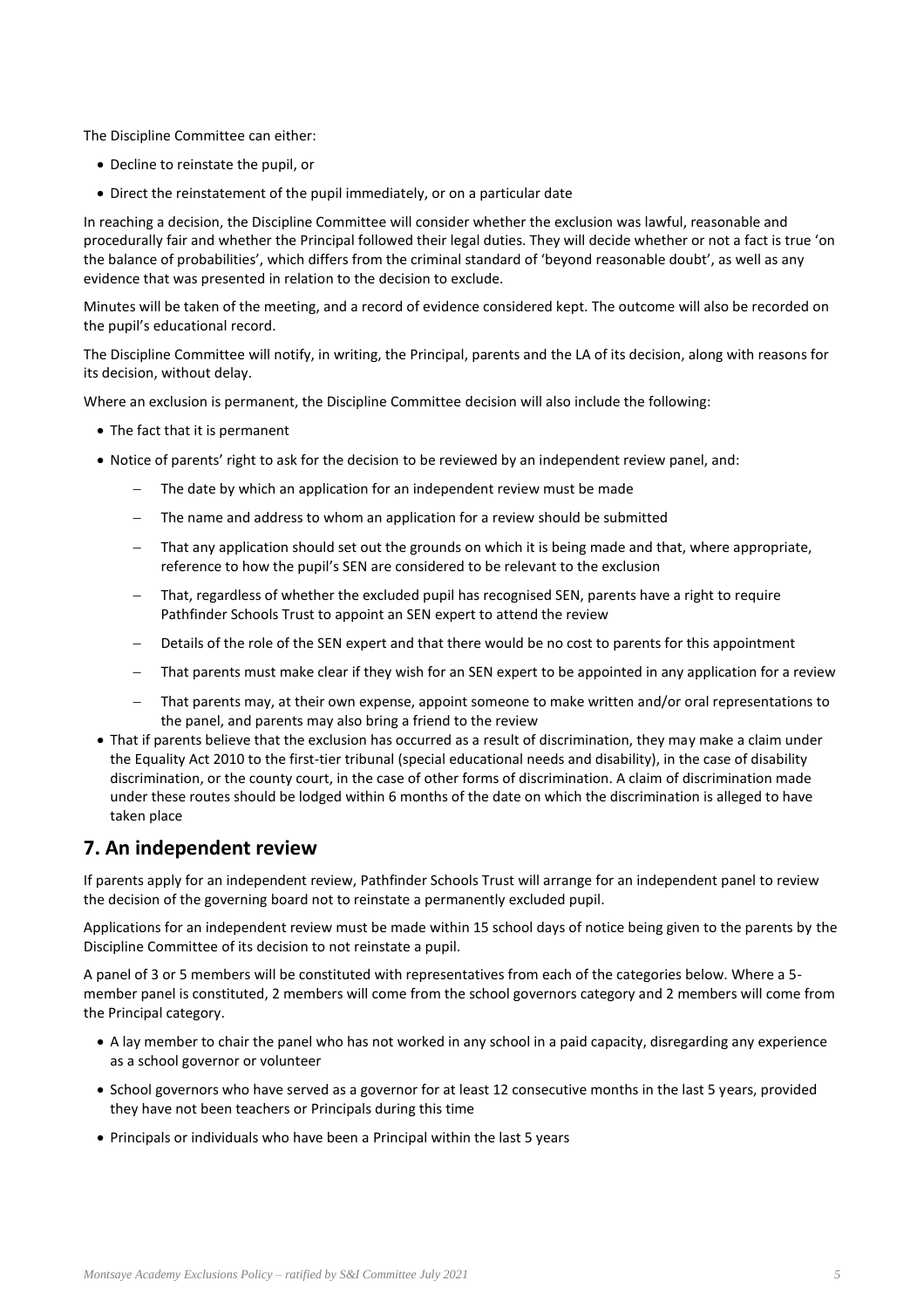A person may not serve as a member of a review panel if they:

- Are a director of the Pathfinder Schools Trust or on the Montsaye governing board
- Are the Principal of the excluding school, or have held this position in the last 5 years
- Are an employee of Pathfinder Schools Trust, or on the Montsaye governing board (unless they are employed as a Principal at another school)
- Have, or at any time have had, any connection with Pathfinder Schools Trust, Montsaye governing board, parents or pupil, or the incident leading to the exclusion, which might reasonably be taken to raise doubts about their impartially
- Have not had the required training within the last 2 years (see appendix 1 for what training must cover)

A clerk will be appointed to the panel.

The independent panel will decide one of the following:

- Uphold the governing board's decision
- Recommend that the governing board reconsiders reinstatement
- Quash the governing board's decision and direct that they reconsider reinstatement (only when the decision is judged to be flawed)

The panel's decision can be decided by a majority vote. In the case of a tied decision, the chair has the casting vote.

# **8. School registers**

A pupil's name will be removed from the school admissions register if:

- 15 school days have passed since the parents were notified of the exclusion panel's decision to not reinstate the pupil and no application has been made for an independent review panel, or
- The parents have stated in writing that they will not be applying for an independent review panel

Where an application for an independent review has been made, the governing board will wait until that review has concluded before removing a pupil's name from the register.

Where alternative provision has been made for an excluded pupil and they attend it, code B (education off-site) or code D (dual registration) will be used on the attendance register.

Where excluded pupils are not attending alternative provision, code E (absent) will be used.

## **9. Returning from a fixed-term exclusion**

Following a fixed-term exclusion, a re-integration meeting will be held involving the pupil, parents, a member of senior staff and other staff, where appropriate.

When a pupil returns from a fixed-term exclusion, the school can put a pupil 'on report'.

## **10. Monitoring arrangements**

The Assistant Vice Principal monitors the number of exclusions every term and reports back to the Principal and governors. They also liaise with the local authority to ensure suitable full-time education for excluded pupils.

This policy will be reviewed by the Assistant Vice Principal every 2 years. At every review, the policy will be shared with the governing board.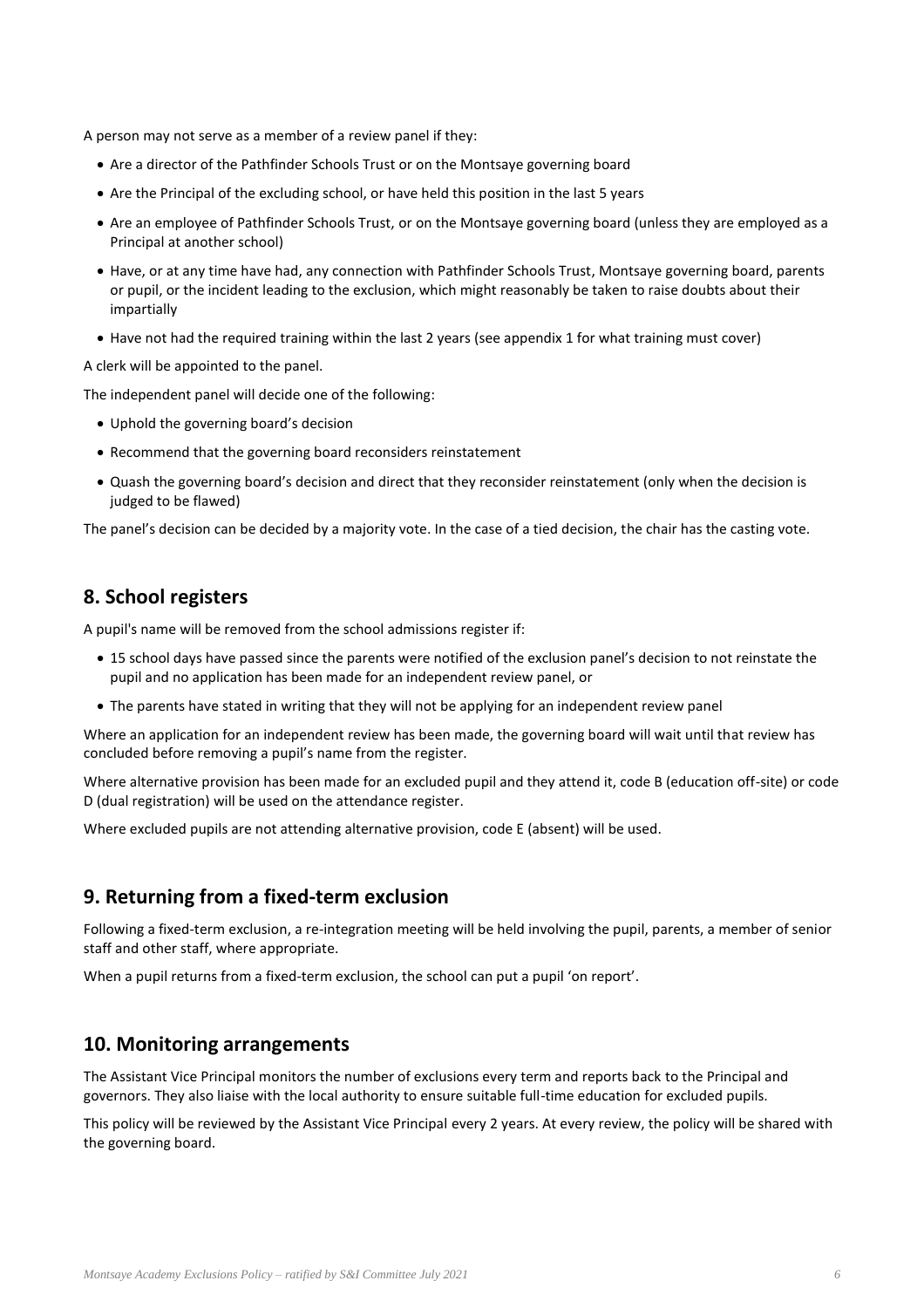# **11. Links with other policies**

This exclusions policy is linked to our

- Behaviour policy
- SEN policy and information report